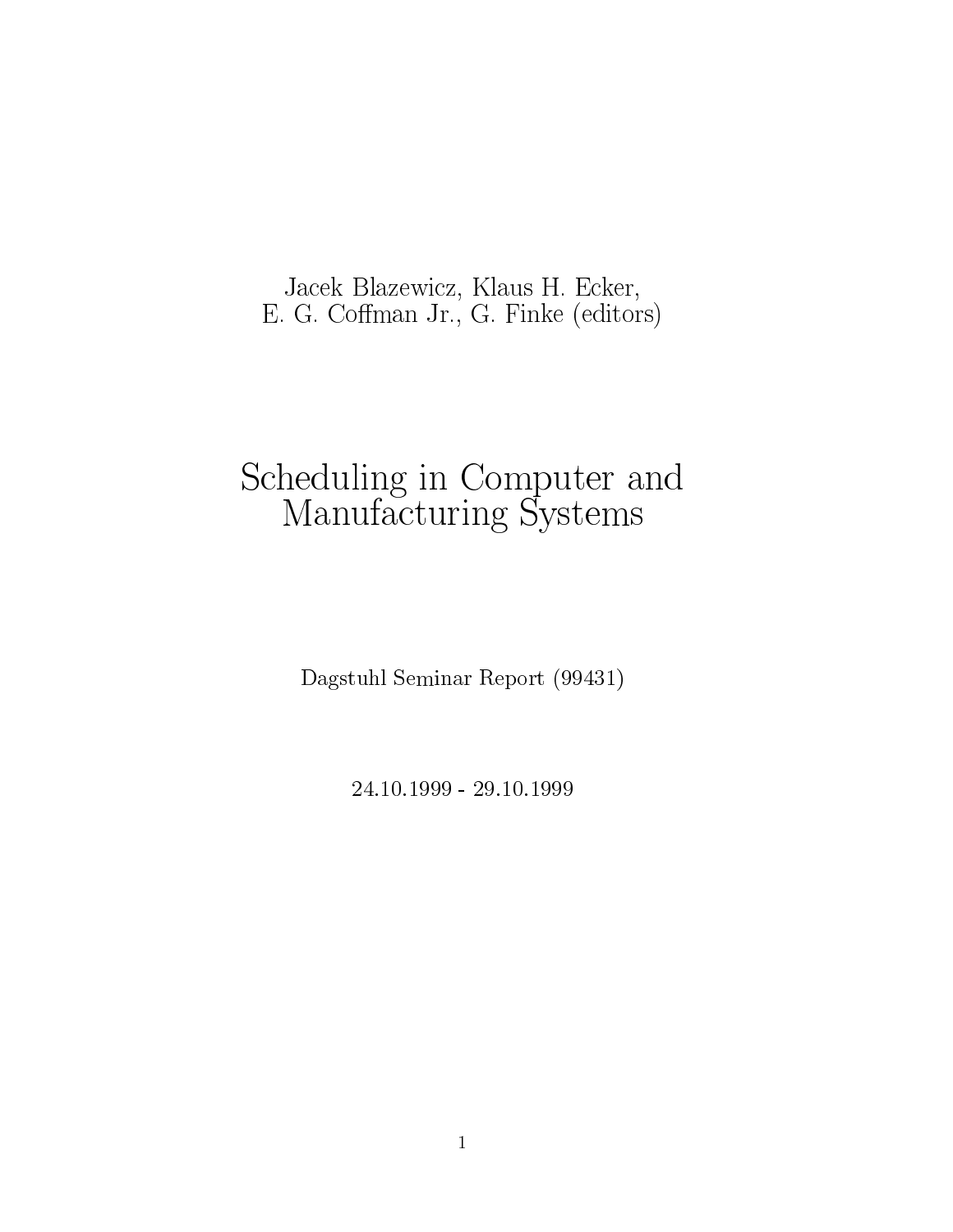# **Overview**

During the week of October 24 - 29, 1999, the Seminar on Scheduling in Computer and Manufacturing Systems was organized by J. Blazewicz (Poznan), E. G. Coffman, Jr. (Bell Labs, Murray Hill), K. Ecker (Clausthal) and G. Finke (Grenoble). Participants came from universities or research centers from Austria, Belarus, Belgium, Canada, France, Germany, Great Britain, Italy, Mexico, Poland, Switzerland, The Netherlands, U.S.A.

The objective of the seminar was to provide a forum for the discussion of current and ongoing research in scheduling. The seminar promoted an exchange of ideas covering the entire spectrum from case studies of real applications to recent advances in mathematical foundations. These various aspects of the scheduling area have been covered by 38 lectures which addressed classical application areas such as distributed processing, operating systems, dependable systems, flexible manufacturing, and others. It is worth pointing out that many lectures have been motivated by practical considerations, as for example machine break downs, batch scheduling, synchronous production, robotic cell scheduling, realtime scheduling, resource investment problem and others. But also exciting new areas have emerged such as those in modern communications, examples being wireless networks, multimedia networks, and the internet.

The seminar proceeded along three broad fronts:

- Applications, which include empirical studies of existing systems as well as numerical studies of the analysis and simulation of system models. Most of the studied applications came from the area of production scheduling and planning, such as just in time scheduling, due date assignment and pro ject control, including special problems dealing with machine breakdowns, robotic cells, assembly scheduling, load balancing, minimizing the number of workers (human resources). Other presentations considered special problems from chemistry and oceanography, the design of schedulers e.g. for web applications, and planning examination sessions.
- $\bullet$  *Algorithms* for various problems such as batch scheduling, resource scheduling, tardiness problems, shop problems, deadline and due date scheduling, real-time scheduling, on-line scheduling, single machine problems, time lags, scheduling with communication delays, and/or scheduling. The main concern in these presentations was the design and analysis of algorithms ranging from simple and tractable on-line and greedy rules to methods based on semi-enumerative approaches, branch and bound, local neighborhood search, and LP formulations.
- Theory, which includes recent results in the analysis of new and classical problems under novel (or multiple) criteria, dealing with particular assumptions on machines, tasks (e.g., release dates, precedence constraints, communication delays, multiprocessor tasks, bi-processor tasks), and other problems such as assembly scheduling problems and on-line scheduling. Typical questions discussed were the structure of problems and their relation to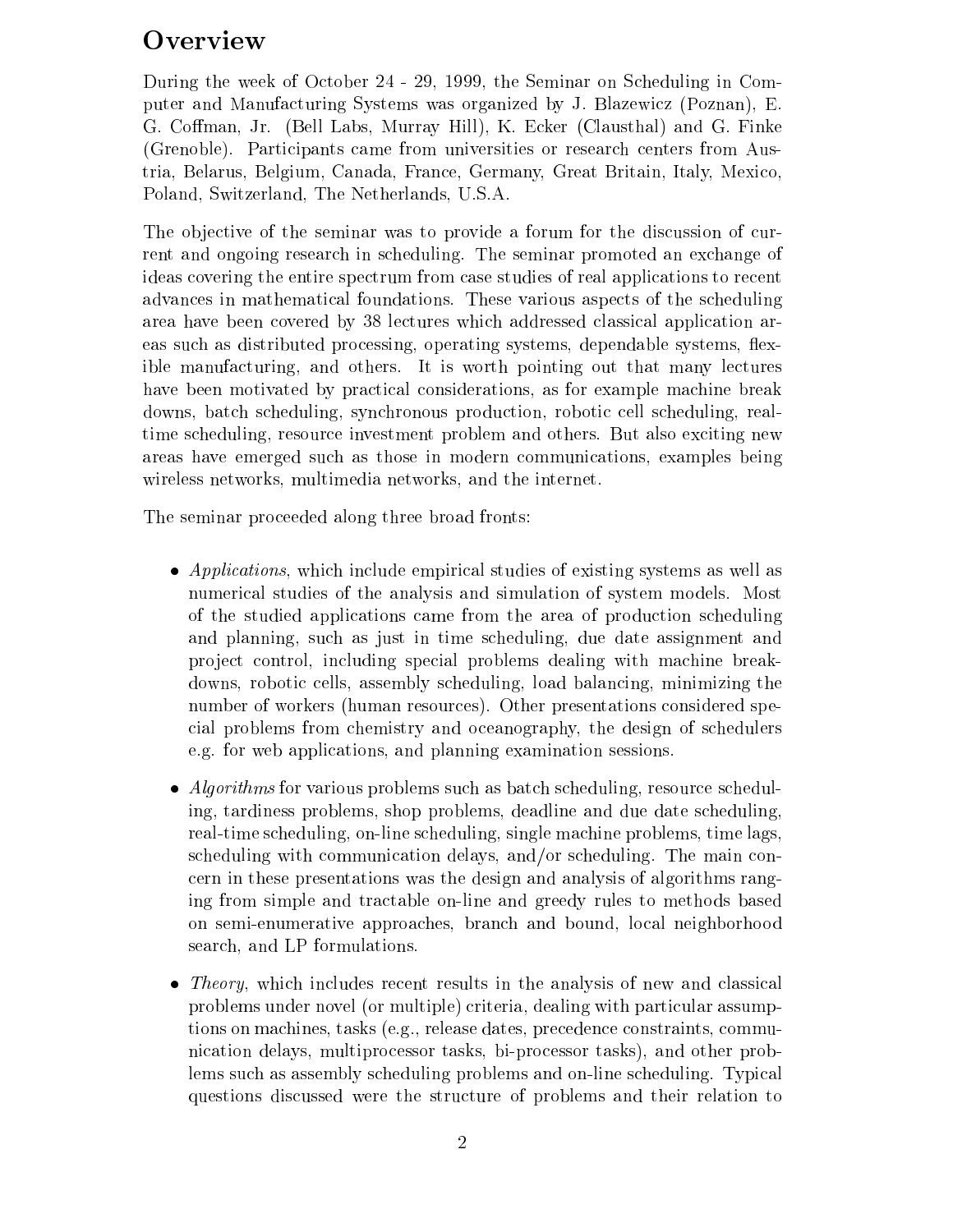graph theory, complexity of problems including polynomial solvability, the design of algorithms and performance analysis, and the approximability of optimal solutions.

The participants were overwhelmed by the outstanding local organization and the marvelous facilities which created the atmosphere for a successful seminar.

On behalf of the participants,

J. Blazewicz, E. G. Coffman, K. Ecker, G. Finke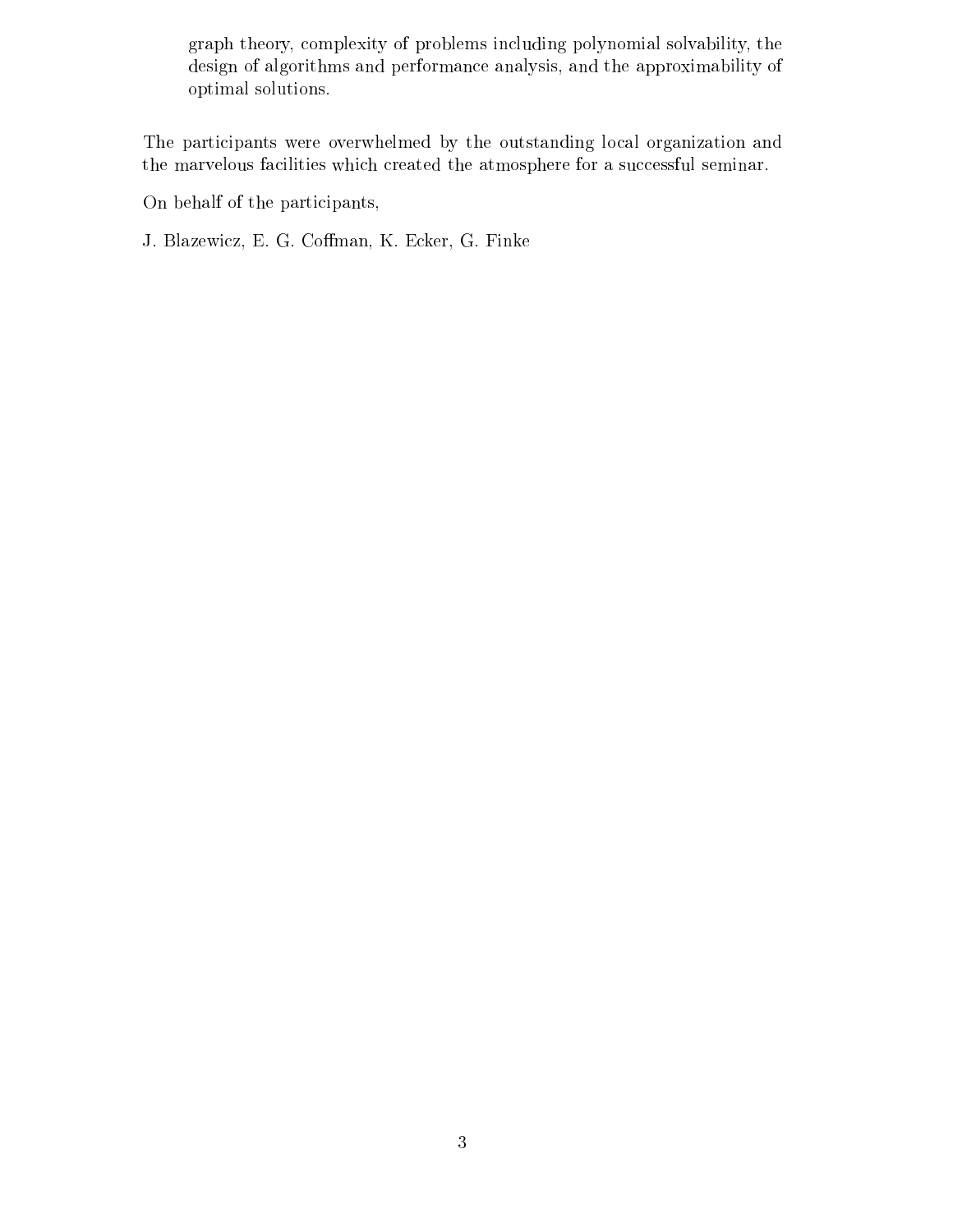#### List of Participants

Evripidis Bampis bampis@lami.univ-evry.fr Philippe Baptiste baptiste@utc.fr Michael Bender bender@cs.sunysb.edu Jacek Blazewicz blazewic@sol.put.poznan.pl Nadia Brauner nadia.brauner@ulg.ac.be Peter Brucker peter@mathematik.Uni-Osnabrueck.de Edmund Burke ekb@cs.nott.ac.uk Jacques Carlier Jacques.Carlier@utc.fr Ed Coffman Jr egc@bell-labs.com Ulrich Dorndorf udorndorf @acm.org Frank Drews frank.drews@tu-clausthal.de Andreas Drexl drexl@bwl.uni-kiel.de Maciej Drozdowski maciej d@sol.put.poznan.pl Klaus Ecker ecker@informatik.tu-clausthal.de Valery Gordon gordon@newman.bas-net.by Frédéric Guinand frederic.guinand@univ-lehavre.fr Leslie A. Hall lah@jhu.edu Han Hoogeven slam@cs.uu.nl Adam Janiak janiak@ict.pwr.wroc.pl Klaus Jansen kj@informatik.uni-kiel.de Joanna Jozefowska JJozef@sol.put.poznan.pl Sigrid Knust sigrid@mathematik.Uni-Osnabrueck.de Mikhail Kovalyov koval@newman.Bas-net.by Marek Kubale kubale@pg.gda.pl Wieslaw Kubiak wkubiak@morgan.ucs.mun.ca Jan Karel Lenstra jkl@win.tue.nl Ernst W. Mayr mayr@in.tum.de Rolf H. Möhring moehring@math.tu-berlin.de Jurek Nawrocki nawrocki@put.poznan.pl Klaus Neumann neumann@wior.uni-karlsruhe.de Bernard Penz bernard.penz@gilco.inpg.fr Erwin Pesch e.pesch@uni-bonn.de Cindy Phillips caphill@mp.sandia.gov Chris N. Potts cnp@maths.soton.ac.uk Kirk Pruhs kirk@cs.pitt.edu Christophe Rapine christophe.rapine@imag.fr Günter Schmidt gs@itm.uni-sb.de Jorn Schneider js@dagstuhl.de V. Sridharan suhas@clemson.edu Frederik Stork stork@math.tu-berlin.de Eugeniusz Toczylowski e.toczylowski@ia.pw.edu.pl Denis Trystram denis.trystram@imag.fr Marc Uetz uetz@math.tu-berlin.de Steef van de Velde s.velde@fac.fbk.eur.nl Jan Weglarz weglarz@put.poznan.pl Frank Werner frank.werner@mathematik.uni-magdeburg.de Marino Widmer marino.widmer@unifr.ch Gerhard Woeginger gwoegi@opt.math.tu-graz.ac.at Jürgen Zimmermann zimmermann@wior.uni-karlsruhe.de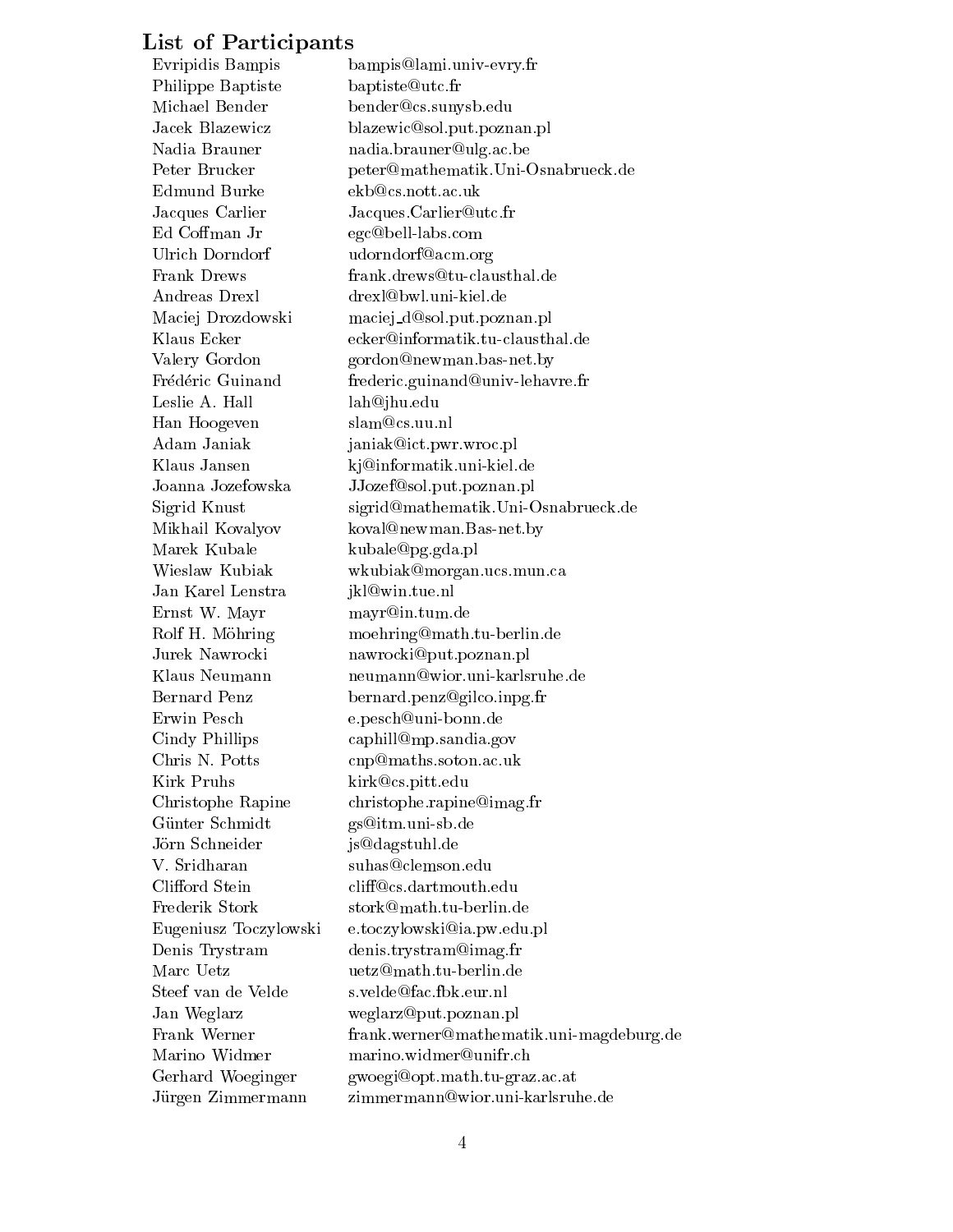## Abstracts

#### Scheduling with Machine Breakdowns Susanne Albers and Guenter Schmidt

In scheduling theory the basic model assumes that a fixed set of machines is continuously available for processing throughout the planning horizon. This assumption might be justied in some cases but it does not apply if certain maintenance requirements, breakdowns or other constraints that cause the machines not to be available for processing have to be considered. Knowledge about machine availabilities might be complete or incomplete. In an online setting machine availabilities are not known in advance. Machine breakdowns are a typical example of events that arise online. Sometimes a scheduler has partial knowledge of the availabilities, i.e, he has some lookahead He might know of the next time interval where a machine requires maintenance or he might know when a broken machine will be available again. In an offline setting all machine availabilities are known prior to schedule generation.

We study a very basic scheduling problem with respect to limited machine availability: A set of jobs has to be scheduled on a set of identical machines so as to minimize the makespan. More specifically, let  $J = \{J_i | i = 1, ..., n\}$  be a set of independent jobs to be scheduled. Job  $J_i$  has a processing time of  $p_i$  time units known in advance, 1 in advance, 1 in advance, 1 in advance, 1 in a set of machines that operate with the same speed. Preemptions of jobs are allowed. Each machine may work only on one job at a time, and each job may be processed by only one machine at a time. We wish to minimize the makespan i.e., the completion time of the last job that finishes. Machines may have different time intervals of availability. We emphasize here that we are interested in the online version of the problem where the machine availabilities are not known in advance. We also call an interval where a machine is not available a machine breakdown. Machines may break down or recover at arbitrary time instances. New machines may be added aswell. We also consider the online problem with lookahead one i.e., a scheduler always knows the next point in time where the set of available machines changes. However, he does not have to know which machines break down or become available. In the previous literature, this setting is also referred to as nearly online.

We show that no online algorithm can construct optimal schedules and that no online algorithm can achieve a constant competitive ratio if there may be time intervals where no machine is available. We present an online algorithm that constructs schedules with an optimal makespan of  $C_{\rm max}^{\rm max}$  if a lookahead of one is given, i.e., the algorithm always knows the next point in time when the set of available machines changes. Finally we give an online algorithm without lookahead that constructs schedules with a hearly optimal makespan of  $C_{\rm max}^+ + \epsilon,$ for any  $\epsilon > 0$ , if at any time at least one machine is available. The results demonstrate that not knowing machine availabilities in advance is of little harm.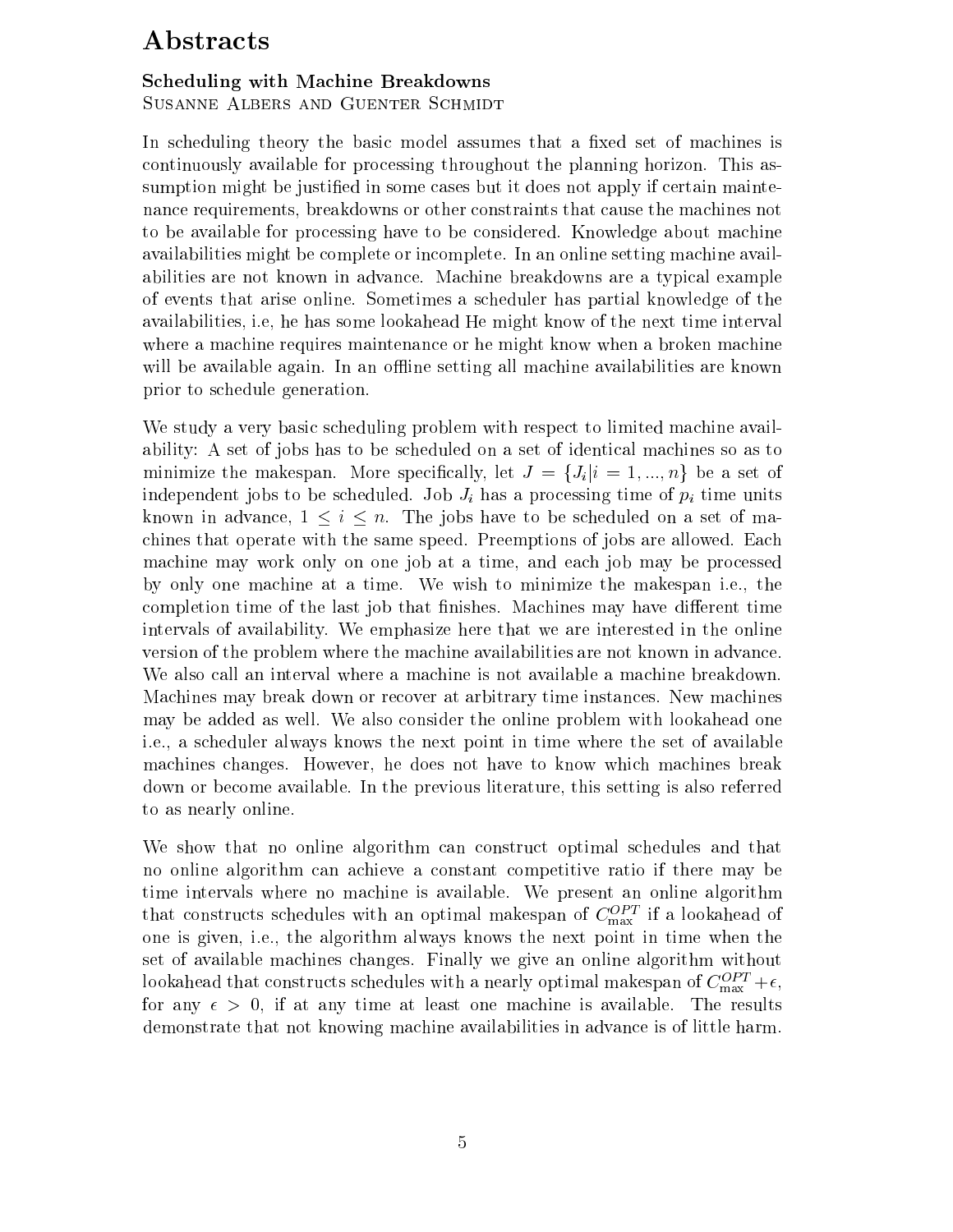#### A PTAS for the Average Weighted Completion Time Scheduling Problem on Unrelated Machines Evripidis Bampis

In this talk, we presented an  $O(n \log n)$  PTAS scheme for the problem of scheduling a set of independent jobs on a constant number of unrelated machines in order to minimize the weighted sum of completion times. We also discussed some related results in the presence of release dates.

# Batching Identical Jobs

PHILIPPE BAPTISTE

We study the problems of scheduling jobs, with different release dates and equal processing times, on two types of batching machines. All jobs of the same batch start and are completed simultaneously. On a serial batching machine, the length of a batch equals the sum of the processing times of its jobs and, when a new batch starts, a constant setup time <sup>s</sup> occurs. On a parallel batching machine, there is at most b jobs per batch and the length of a batch is the largest processing time of its jobs. We show that in both environments, for a large class of so called "ordered" objective functions, the problems are polynomially solvable by dynamic programming. This allows us to derive that the problems where the objective is to minimize the weighted number of late jobs, or the weighted flow time, or the total tardiness, or the maximal tardiness are polynomial. In other words, we show that  $1|p\text{-}batch, b < n, r_i, p_i = p|F$  and  $1|s\text{-}batch, r_i, p_i = p|F$ , are polynomial for  $F \in \{ \sum w_i U_i, \sum w_i C_i, \sum T_i, T_{\text{max}} \}$ . The complexity status of these problems were unknown before.

#### New Algorithms and Metrics for Scheduling Job Streams Michael A. Bender

There are several important objectives when designing a scheduler for a webserver, disk, or routing switch: maximizing throughput, minimizing average response times, and minimizing worst-case response times. We study the relationship between these ob jectives for the problem of scheduling a stream of jobs on a single processor. We introduce a new metric, maxstretch, that naturally balances average and worst-case response times. Then we describe algorithms to optimize this metric and show simulation results.

#### Synchronous Production, Synchronous Delivery: New Dynamic Scheduling Problems

Lyes Benyoucef, Yannick Frein and Bernard Penz

In order to reduce the time between the demand of the customers and the delivery of components, companies introduce in their organizations the  $Just-In-Time$ philosophy. To achieve this goal a new approach was proposed recently in car industries to supply bulky components of great diversity and very expensive to manage. This supply mode is called synchronous delivery. A special case is called synchronous production.

The principle of the synchronous mode is that the components are delivered in the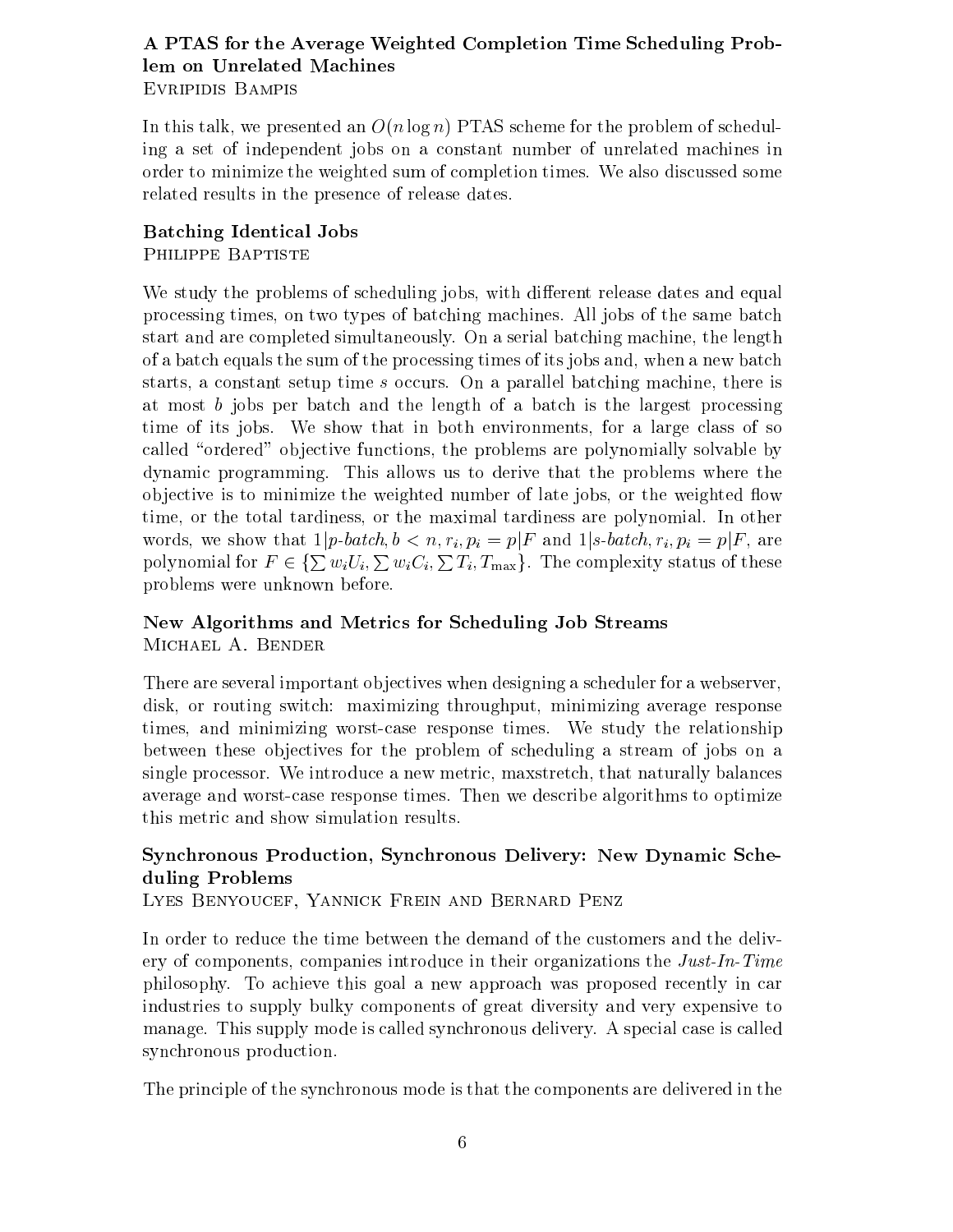order in which they will be got in the assembly line. This requires of course that the supplier knows in advance the sequence of orders. Afterwards the supplier has to produce the components and deliver it without any delay, following the order sequence. The objective of the supplier is to schedule his production respecting his constraints (load balancing for example), in order to minimize a criterion. This criterion can be the minimization of the number of production changeovers, the minimization of production and storage costs, etc.

Then we present a new dynamic scheduling problem which occurs in this context. A Markov Decision Process modeling is proposed to solve optimally the problem. Unfortunately this method is not polynomial in time and then, heuristic policies are developed and tested.

#### Links Between Task Precedence Graphs Revisited

Jacek Blazewicz and Daniel Kobler

Precedence constraints are a part of a definition of any scheduling problem. In this paper, we investigate relations between two graph representations of these constraints: task-on-arc and task-on-node, respectively. It is proved that the latter representation is more powerful. On the other hand, careful analysis reveals new classes of task-on-node graphs for which corresponding problems of scheduling preemptable tasks, are polynomially solvable.

#### One-cycle Complexity in Robotic Cells Nadia Brauner, Gerd Finke and Wieslaw Kubiak

We consider a robotic cell consisting of a flow-shop in which the machines are served by a single robot. We concentrate on the case with only one part type produced. We study the complexity of nding the shortest one-cycle (i.e. cycle producing a single part each time). We call this problem the Robotic Cell Scheduling (RCS) problem.

We show that the RCS problem is NP-hard in the strong sense for symmetric distances with triangle inequality. For the equidistant case with the same processing time on each machine we give an optimization algorithm running in  $O(1)$ time. The RCS problem is polynomial for additive distances as shown by Crama and van de Klundert.

#### Solving a Chemical Batch Scheduling Problem by Local Search PETER BRUCKER

A chemical batch scheduling problem is modeled in two different ways as a discrete optimization problem. In the first model the batches of a processing task are represented as a chain of operations and one has a general shop problem with setups. In the second model the processing tasks are represented by jobs with generalized precedences between these jobs. Both models are used to solve the batch scheduling problem in a two-phase tabu search procedure by first finding a good solution for the second model and then improving this solution by using the other model. The method is tested on real world data.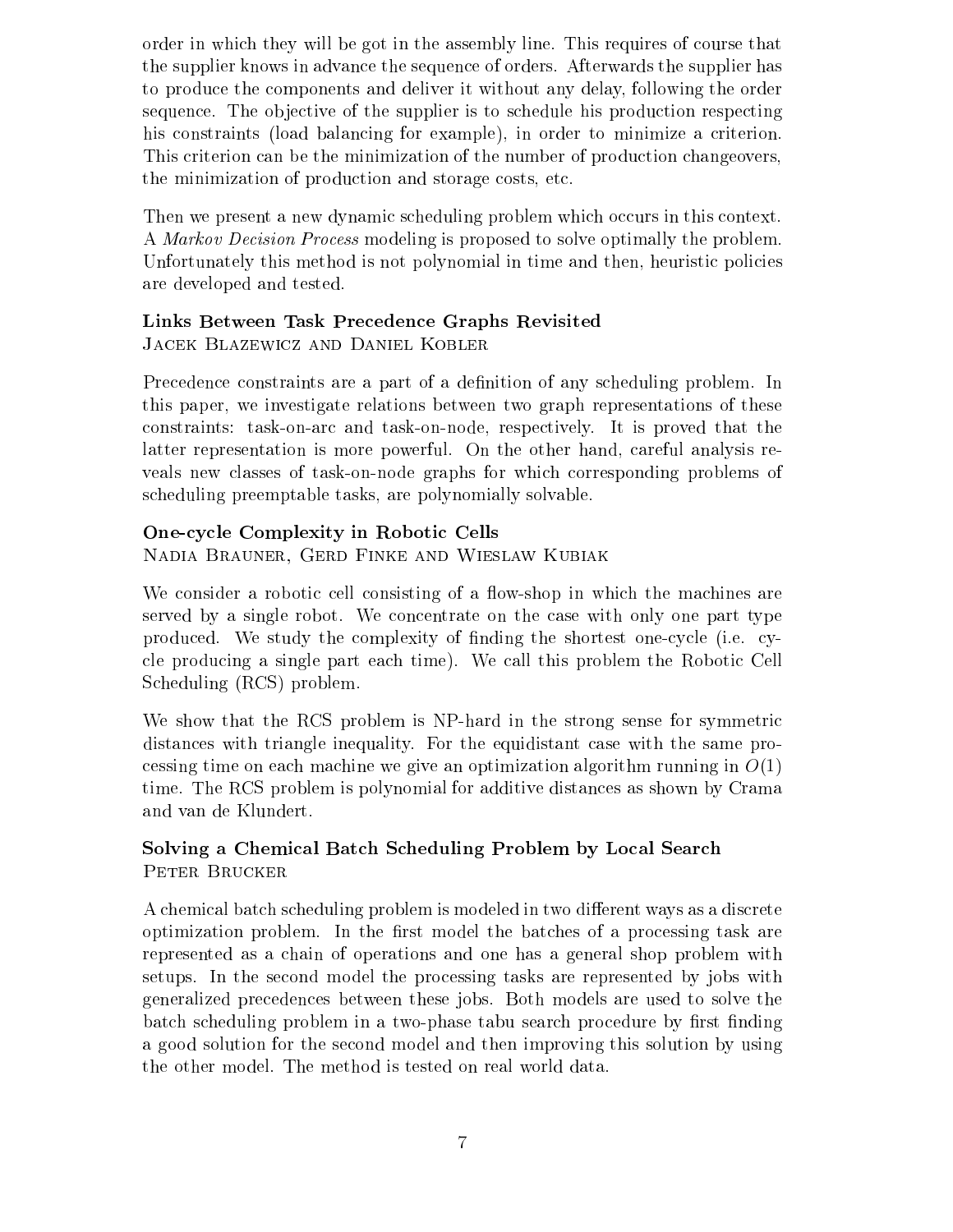#### Redundant Resources for the Cumulative Scheduling Problem Jacques Carlier and Emmanuel Neron

This talk deals with the generation of redundant resources for the Cumulative Scheduling Problem (CusP). In a CuSP, we have to schedule  $n$  activities in a minimal makespan. Each activity i has a release date  $r_i$ , a processing time  $p_i$ and a tail  $q_i$ . It needs  $b_i$  units of a resource whose availability is equal to B. Several CuSPs can be obtained from the Resource Constrained Project Scheduling Problem (RCPSP) by relaxing all the resources except one. We associate with a CuSP a Multiple Elastic Preemptive Bound (MEPB) obtained by allowing more than one part of an activity to be executed simultaneously. MEPB is computed thanks to a parametric linear program. It is equal to the maximum of the optimal solutions of its dual. Next we associate a redundant resource with each optimal solution of the dual. It appears that the number of redundant resources is not so large. For instance for  $B = 7$ , it is equal to 6, for  $B = 10$ , to 20. So they can be practically used. Moreover we get all of them. Consequently we have efficient lower bounds and new adjustments of heads and tails. The interest of this approach is confirmed by the computational results on the RCPSP which are reported.

#### An Iterated Dynasearch Algorithm for the Single-Machine Total Weighted Tardiness Scheduling Problem

Richard K. Congram, Chris N. Potts and Steef L. van de Velde

This paper introduces a new neighborhood search technique, called dynasearch, that uses dynamic programming to search an exponential size neighborhood in polynomial time. While traditional local search algorithms make a single move at each iteration, dynasearch allows a series of moves to be performed. The aim is for the lookahead capabilities of dynasearch to prevent the search from being attracted to poor local optima. We evaluate dynasearch by applying it to the problem of scheduling jobs on a single machine to minimize the total weighted tardiness of the jobs. Dynasearch is more effective than traditional firstimprove or best-improve descent in our computational tests. Furthermore, this superiority is much greater for starting solutions close to previous local minima. Computational results also show that an iterated dynasearch algorithm in which descents are performed a few random moves away from previous local minima is superior to other known local search procedures for the total weighted tardiness problem.

#### Periodic Loading Problem and Its Application

Adam Czajka, Jerzy Nawrocki and Piotr Zielinski

Real-time systems consist of periodic tasks, which have to be repeated with a given period. Some tasks must always be completed on time, i.e. before the end of the period. They are called hard real-time tasks and they have to be scheduled accordingly.

The problem considered here is how to find a statical (pre-run-time) schedule for a set of non-preemptable periodic tasks that have to be executed on one computer.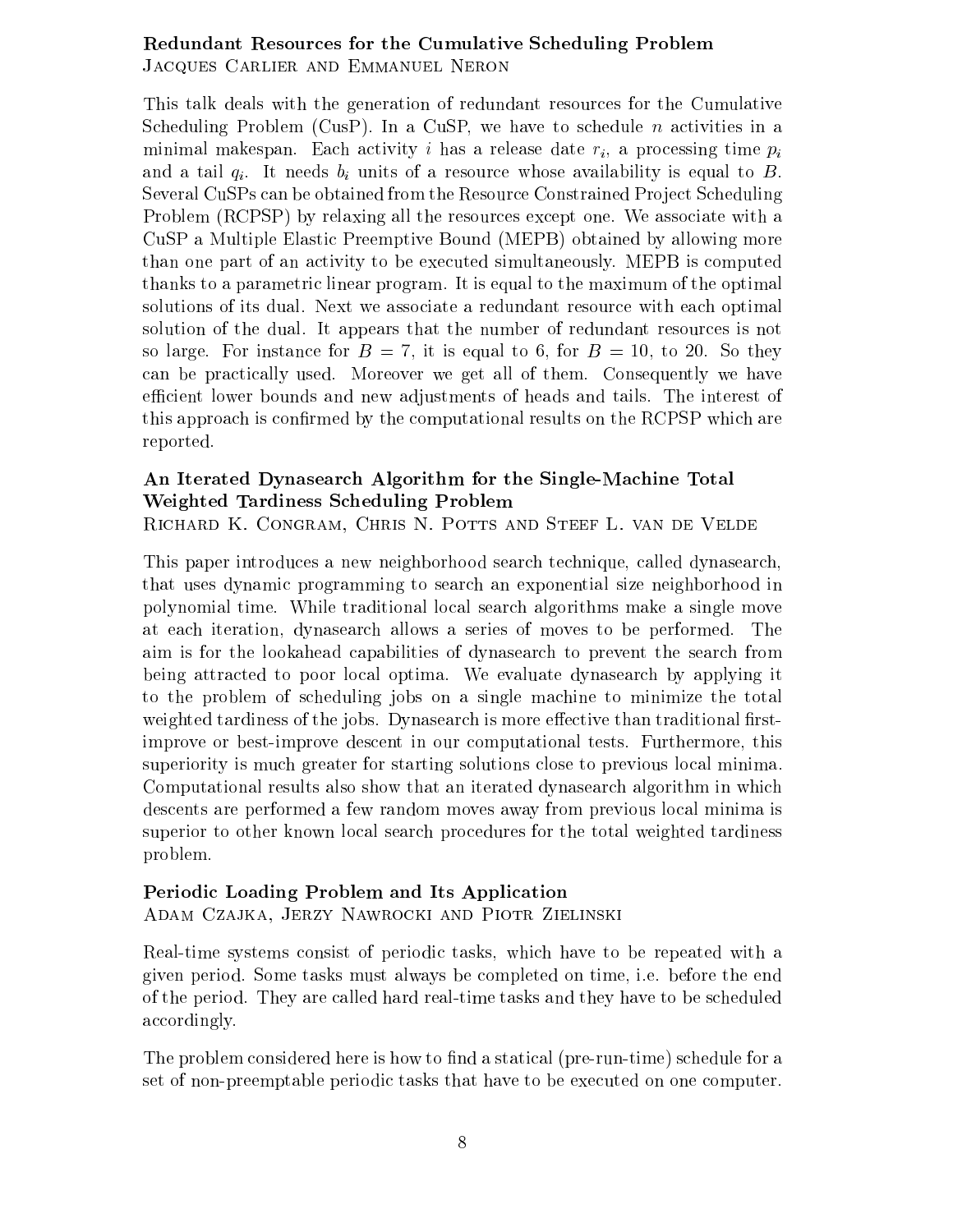Each task is characterized with its duration d and period p.  $k$ -th instance of a task of period p has to be started and completed within the interval  $[(k-1)p; kp]$ . It is assumed here that periods form a geometrical progression with the quotient equal to 2, i.e. period of task j is equal to the period of task  $j-1$  or it is twice as long as the period of task  $j-1$ . Binary periods have been applied in the MAFT architecture and in an implementation of the MIL-STD-1553. During the presentation we discussed the periodic loading approach to scheduling periodic tasks. The main idea is to split time into a sequence of frames. Each frame has the same size which equals the duration of the shortest period. Each instance of a task must be assigned to one of the frames - it is not allowed to place a task on the border between two frames.

We have presented worst-case analysis of two known heuristics: non-increasing duration (NID) and non-decreasing period (NDP). We have also proposed a new heuristic algorithm CNZ. From the worst-case point of view NID is much worse than NDP and CNZ, while the latter two are equally good. In average-case CNZ seems to be better than both NDP and CNZ. From computational experiments follows that when maximum duration is at least 6 times bigger than the minimal one, the CNZ's relative error is about 3 times smaller than that of NID and NDP.

## Solving the Open Shop Scheduling Problem

Ulrich Dorndorf

We describe a branch-and-bound algorithm for solving the open shop scheduling problem which performs better than other exact algorithms. The key to the efficiency of our algorithm lies in the following approach: instead of analyzing and improving the search strategies for finding solutions, we focus on constraint propagation based methods for reducing the search space. Computational experiments for several sets of well-known benchmark problem instances are reported. For the first time, many problem instances are solved to optimality in a short amount of computation time.

#### Bounds for the Resource Investment Problem

Andreas Drexl and Alf Kimms

The resource investment problem deals with the issue of providing resources to a project such that a given deadline can be met. The objective is to make the resources available in the cheapest possible way. For each resource, expenses depend on the maximum amount required during the course of the project. In this paper we develop two lower bounds for this  $N \mathcal{P}$ -hard problem using Lagrangian relaxation and column generation techniques, respectively. Both procedures are capable of yielding feasible solutions as well. Hence, we also have two optimization guided heuristics. A computational study consisting of a set of 3210 instances compares both approaches and allows insight into the performance. E.g., for the instances from Mohring's test set it turns out that in 58% of the cases the heuristic solution derived on the basis of Lagrangian relaxation is optimal. Using column generation, the gap between the lower bound and the optimum objective function value is below 5% in 49% of the cases, it is below 10% in 68% of the cases, and it is below 20% in all cases.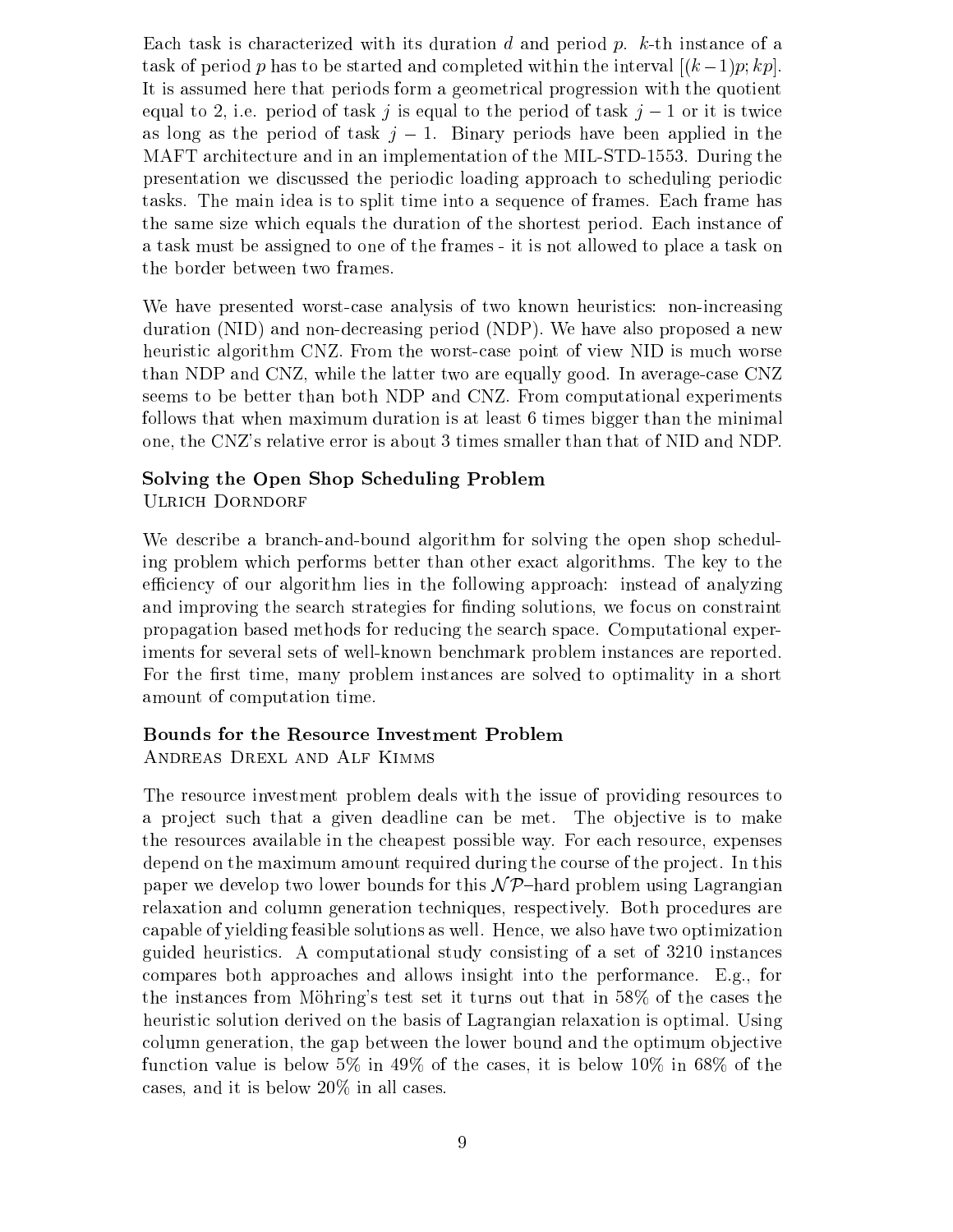#### Scheduling Multiprocessor Tasks for Mean Flow Time Criterion MACIEJ DROZDOWSKI

Multiprocessor tasks are executed by more than one processor at the same moment of time. This work considers the problem of scheduling unit execution-time and preemptable multiprocessor tasks on  $m$  processors to minimize mean flow time and mean weighted flow time. We analyze complexity status of the problem. For parallel identical processors, when tasks have unit execution time and the number of processors is arbitrary the problem is shown to be computationally hard. Constructing an optimal preemptive schedule is also computationally hard in general. Polynomial algorithms are presented for scheduling unit execution time tasks when the number of processors is fixed, or the numbers of simultaneously required processors are powers of 2. The case of preemptable tasks requiring either 1 or <sup>m</sup> dedicated processors simultaneously is solvable in low-order polynomial time.

## Repeated Execution of Non-Preemptive Tasks With Relative Timing Constraints

Klaus H. Ecker

Real-Time systems, in particular parallel and distributed realizations, gained increasing interest during the last years. Among the many problems for the correct functioning of a real-time system is a careful scheduling of the computational activities. Examples are the periodic reading of instruments that inform about the status of the controlled system, evaluating the measured data, computing new data, and producing signals for setting actuator elements appropriately to ensure the expected functioning of the environment.

The main objective of this presentation is to discuss some scheduling problems, and especially contrast the periodic task paradigm to a new approach of repeated task execution guided by relative timing conditions. As will be seen, this approach offers greater flexibility in scheduling the tasks, and allows, as compared to periodic tasks, to reduce processor utilization while the response times still remain within their limits. As a consequence more free processor capacity is left to process sporadic tasks.

## Scheduling with SLK an TWK Due Date Assignment

Valery Gordon, Jean-Marie Proth and Chengbin Chu

A review of the research of due date assignment and scheduling problems where due dates are assigned according to SLK or TWK rules is presented. These methods of due date assignment represent examples of considering due dates as the decision variables of the scheduling problems and reflect the situation when the decision maker assigns due dates by estimating job flow times.

The SLK due date assignment method determines due date by adding a common slack to processing time of each job. In the TWK due date assignment method, where TWK stands for *total work* content, the due dates are equal to a multiple of job processing times and a multiplier common to all the jobs.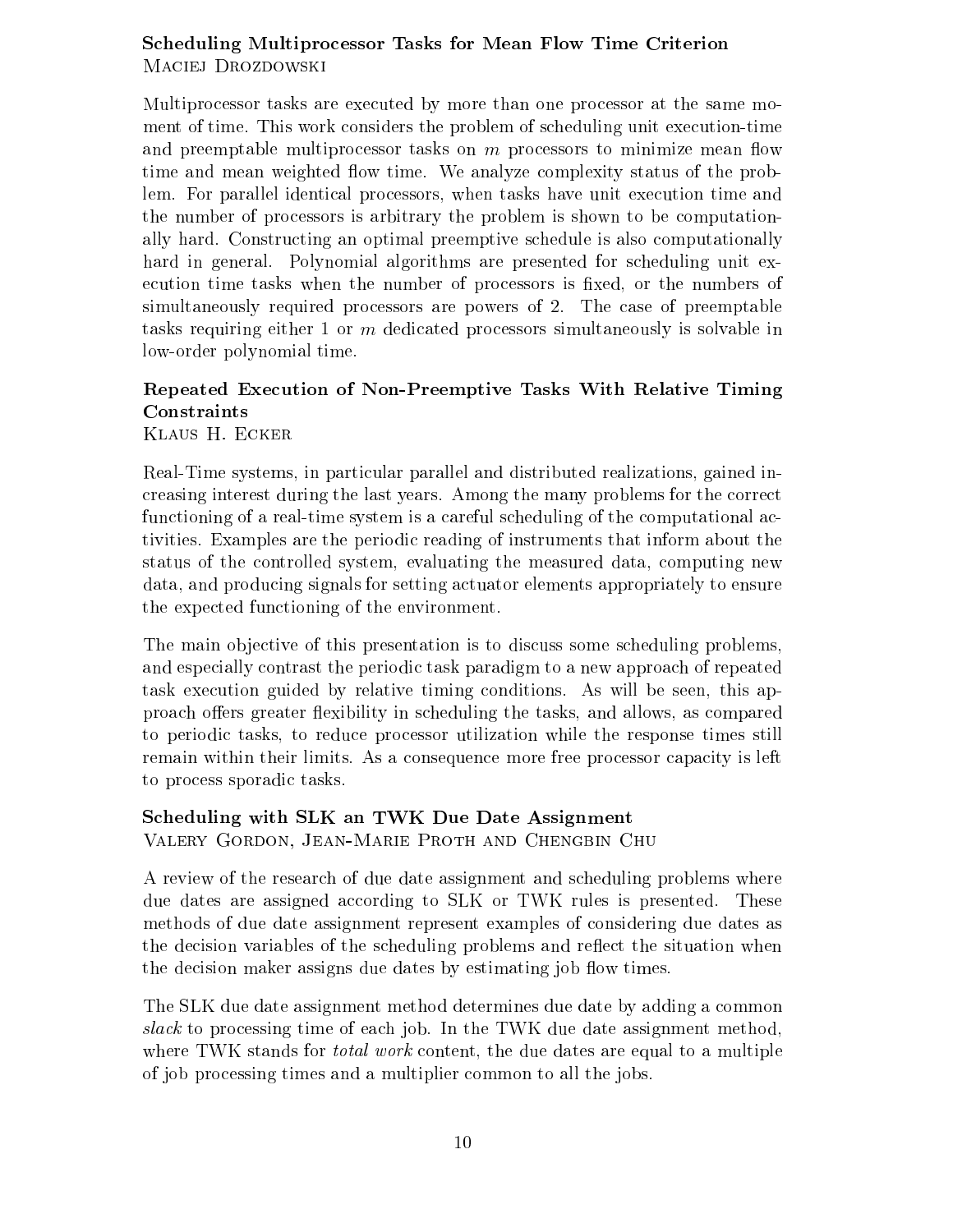The results on algorithms and complexity of SLK and TWK due date assignment and scheduling problems are summarized. The research was supported by INTAS (project 96-0820).

#### Sensitivity Analysis for Scheduling Algorithm Design FRÉDÉRIC GUINAND

This talk was an attempt to make use of sensitivity analysis not only for qualifying already existing algorithms but also for extracting properties from these algorithms for designing new ones. For that purpose we introduce a new graph called PPG (Precedence Processors Graph). Instead of directly considering algorithms, we try to determine which families of PPG characterize low sensitive schedule. The next step consists "simply" in developing the algorithm able to build schedules associated with such PPGs. This analysis can also give a new insight in scheduling with communication delays by making the structure of these communications more important than their number.

#### Production Planning and Scheduling of a Cast-to-Stock Metal Foundry Erwin Hans and Steef van de Velde

We describe our algorithmic approach for the monthly production planning and scheduling problem of the in-house metal foundry of a company that produces central heating boilers to order. For operational safety reasons, however, the foundry casts entirely to stock. Every month, the master production schedule specifies the replenishment orders for the foundry. The foundry planning problem is to determine which and how many products are to be cast on each day of the next month as well as the sequence in which they are to be cast so as to level out the total needed amount of molten iron over the working days of the planning period sub ject to a variety of capacity constraints, the availability of resources and materials, and process requirements.

Our approach proceeds by decomposing the overall problem into a planning subproblem, where the replenishment orders need to be divided over the working days, and a scheduling subproblem, where the products per day as well as the working days need to be sequenced. We use mixed integer linear programming for the planning subproblem, a polynomial dynamic programming algorithm for sequencing the products per day, and iterative local improvement for sequencing the working days. Finally, we also describe how the resulting production schedule can be improved further. The quality of the production schedules obtained with our approach, a combination of mixed integer linear programming, shortest path algorithms, and iterative local improvement, is by far superior to the quality of the schedules found with the previous manual method: the amount of molten iron needed on any day deviates no more than 1% from the average, whereas with the manual method it used to deviate up to 5%; the approach saves on average two changeovers (of about 10 minutes each) per eight-hour working day; and the work-in-process is significantly less. Furthermore, the planning effort is significantly reduced: the manual method used to take about 2-3 days, whereas a typical planning session with the decision support system in which the our algorithmic approach has been embedded takes no more than half an hour.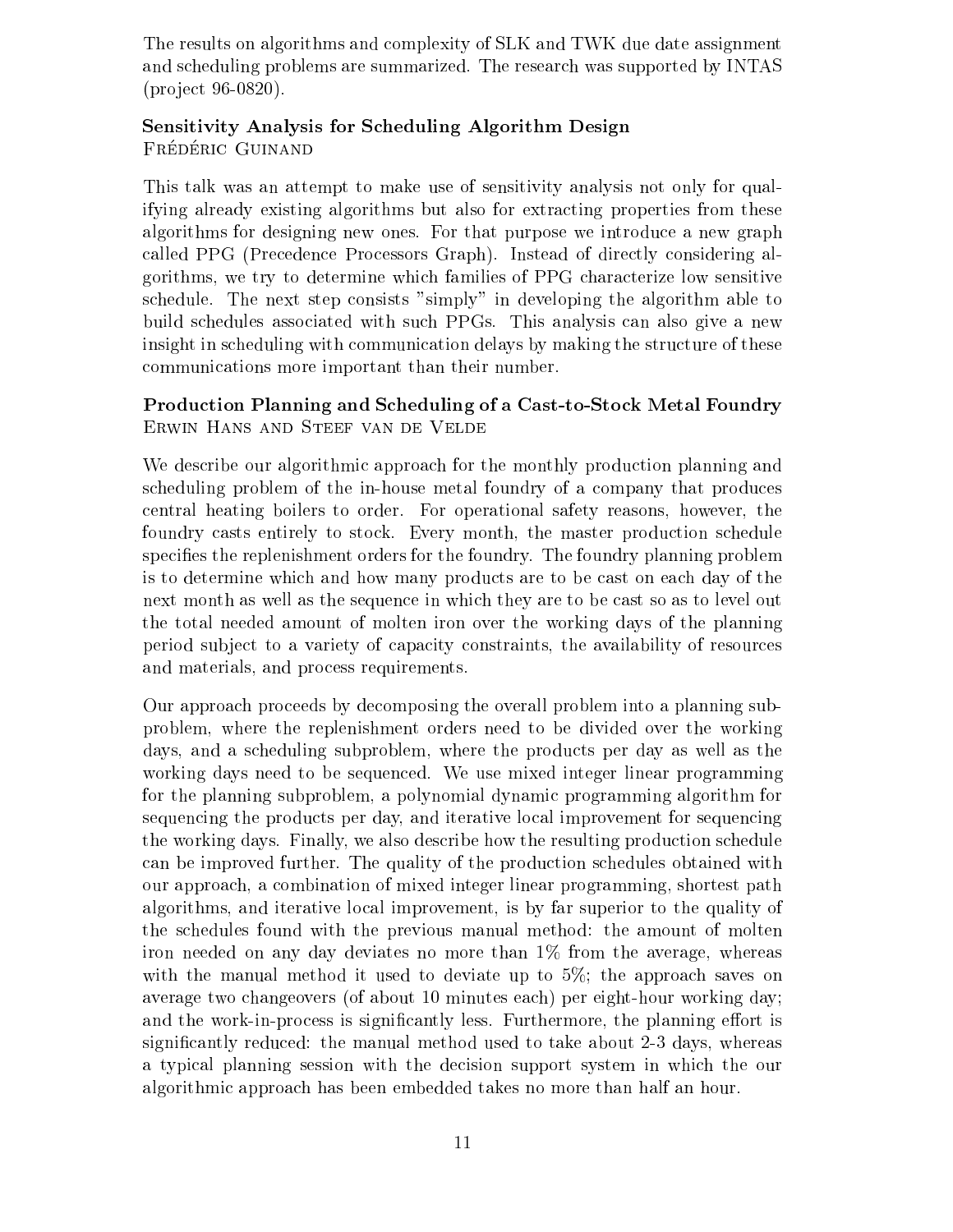#### Restarts Can Help in On-Line Scheduling Han Hoogeveen

We consider a single-machine on-line scheduling problem where jobs arrive over time. A set of independent jobs has to be scheduled on a single machine that is continuously available from time zero onwards and that can handle at most one job at a time. Each job becomes available at its release date, which is not known in advance, and its processing time and delivery time become known at its arrival. The objective is to minimize the time by which all jobs have been delivered. In our model preemption is not allowed, but we are allowed to restart a job, that is, the processing of a job can be broken off to have the machine available to process an urgent job, but the time already spent on processing this interrupted job is considered to be lost. We propose an on-line algorithm and show that its performance bound is equal to  $\frac{1}{6}$ , which matches a known lower bound due to Vestjens. The performance bound of  $\frac{3}{2}$  means a small improvement of the optimal worst-case bound of  $\frac{1}{2}(\sqrt{5}+1) \approx 1,61803$  known for the same problem in which restarts are not allowed.

#### Single Machine Scheduling Problems with Deteriorating Jobs Dependent on Resources

Adam Janiak and A. Bachman

A new linear model of job processing time dependent on starting moment and constrained resources is introduced. We consider the single machine problems of scheduling jobs and resource allocation for the following three criteria: makespan, total completion time and maximum lateness.For the makespan criterion we prove the NP-completeness of the problem and present some polynomially-solvable cases. Since the remaining problems are NP-complete, we present only the polynomially-solvable cases for them.

# A Linear Time Approximation Scheme for the Job Shop Scheduling

Klaus Jansen, Roberto Solis-Oba and Maxim Sviridenko

In the job shop scheduling problem, there is a set  $\mathcal{J} = \{J_1,\ldots,J_n\}$  of n jobs that must be processed on a group  $M = \{1, \ldots, m\}$  of m machines. Each job  $J_i$  consists of a sequence of operations  $O_{1j}, O_{2j}, \ldots, O_{\mu j}$ , where  $O_{ij}$  must be processed on machine  $m_{ij} \in \{1,\ldots,m\}$  during  $p_{ij}$  time units. The operations  $O_{1j}, O_{2j}, \ldots, O_{\mu j}$ must be processed one after another in the given order and each machine can process at most one operation at a time.

The problem is to schedule the jobs so as to minimize the overall makespan, or schedule length, which is the time by which all jobs are completed. We study the preemptive and non-preemptive versions of the job shop scheduling problem when the number of machines and the number of operations per job are fixed. We present linear time approximation schemes for both problems, improving the best previous approximation algorithm with ratio  $2 + \epsilon$  by Smoys, Stein and Wein.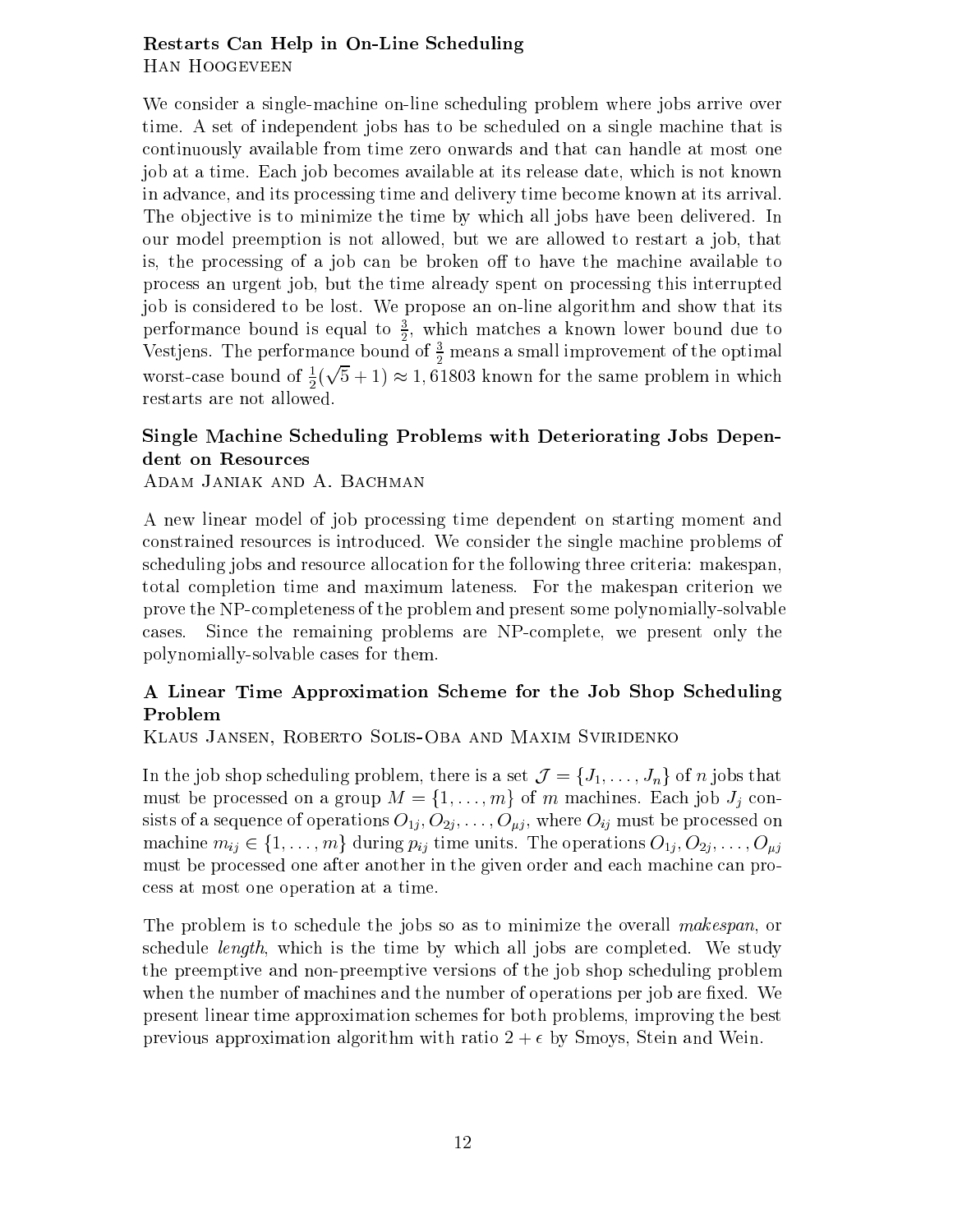#### A Local Search Algorithm for the TSP with Time Windows and Generalized Precedence Constraints Sigrid Knust

We consider a single-machine scheduling problem which arises as a subproblem in a job-shop environment where the jobs have to be transported between the machines by a single transport robot. The robot scheduling problem may be regarded as a generalization of the traveling salesman problem with time windows, where additionally generalized precedence constraints have to be respected. The ob jective is to determine a sequence of all nodes and corresponding starting times in the given time windows in such a way that all generalized precedence relations are respected and the sum of all traveling and waiting times is minimized.

We present a local search algorithm for this problem where an appropriate neighborhood structure is defined using problem-specific properties. In order to make the search process more efficient, we apply some techniques which accelerate the evaluation of the solutions in the proposed neighborhood considerably. Computational results are presented for test data arising from job-shop instances with a single transport robot.

#### Assembly Scheduling with Two Types of Batching Mikhail Y. Kovalyov, Chris N. Potts and Vitaly A. Strusevich

Processing of each job includes  $m+1$  operations. Each of the first m operations of a same job is a production of a component on a specic component machine. Component machines work in parallel. After the first  $m$  operations are completed, operation  $m+1$  may start, which is to combine all the components into a final product on the assembly machine. It is assumed that the jobs are processing by the machines in batches. The following batching policies and availability rules are considered. Within a batch, the jobs are processed either sequentially or simultaneously. The batch processing time is then equal to the sum or maximum of the processing times of its jobs, respectively. The jobs in the same batch are either available at the same time when the whole batch is completed or each job is individually available when its processing is finished.

The objective is to find a batch schedule minimizing the makespan.

Computational complexities of various special cases of the problem with simultaneous job processing are established. For the problem with sequential job processing and individual job availability, an approximation algorithm is derived and its worst-case performance is analyzed.

# Dedicated Scheduling of Biprocessor Tasks to Minimize Mean Flow

#### MAREK KUBALE

In the talk we investigate the computational complexity of scheduling of biprocessor tasks on dedicated processors from a mean flow time point of view. The first part of the talk is devoted to the case where arbitrary processing times are allowed. It is shown that problem  $P\rightarrow fix_i=2, M=$ doublestar $-\Sigma C_i$  is NP-hard.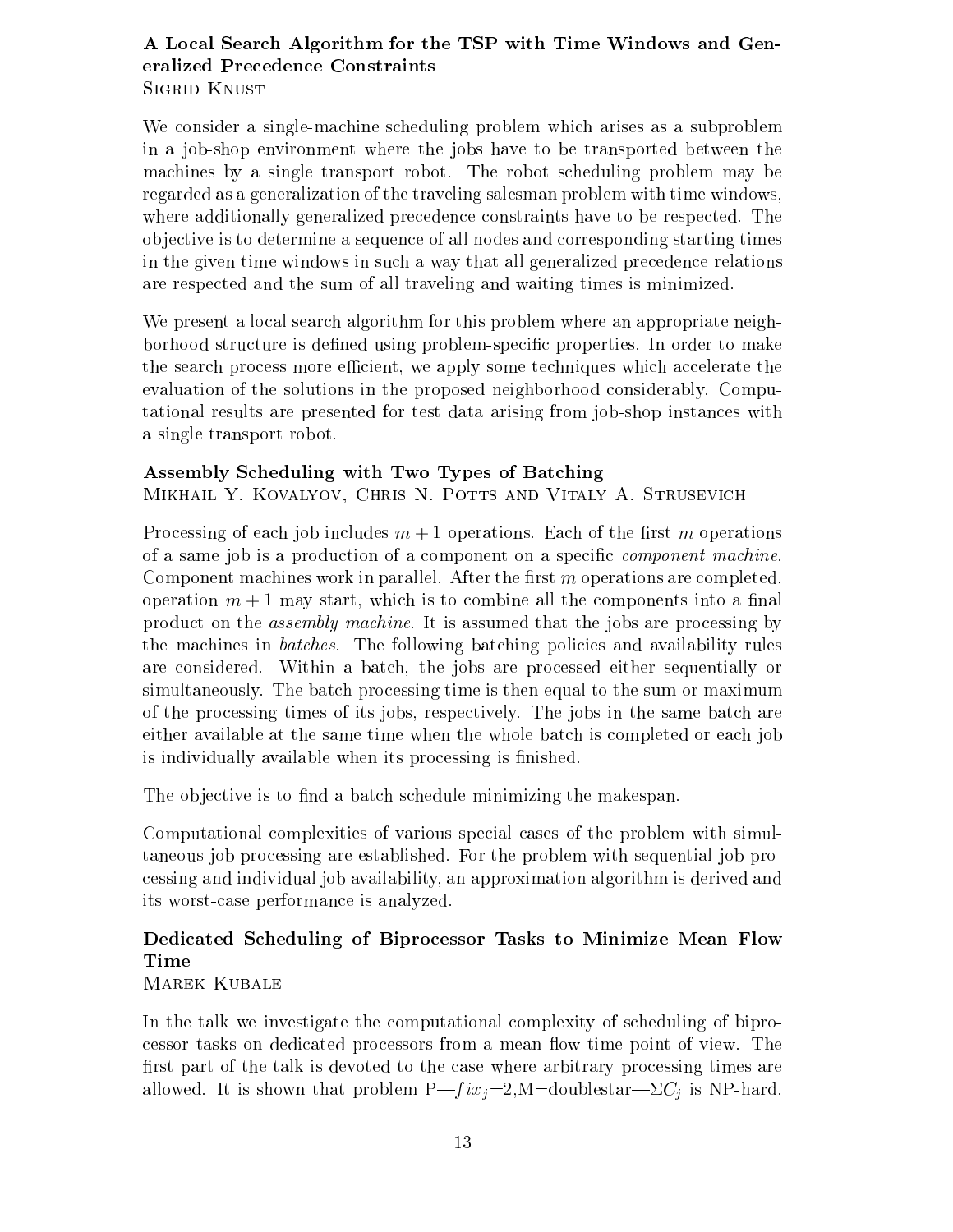On the other hand, if the scheduling graph is a path or a star then the problem becomes polynomially solvable in quadratic time. The second part deals with the case where the processing times are 0 or 1. We show that the UET problem is equivalent to finding the chromatic sum of the line-graph of G. The  $P\text{---}fix_j = 2,\text{UET},\text{M}=\text{subcubic-bipartite}+\Sigma C_j$  problem is shown to be NP-hard, but  $P_{\textit{f}} = 2$ , UET, M=tree- $\Sigma C_i$  is polynomially solvable. The last result can be generalized to bounded cyclicity graphs.

#### Fully Polynomial Time Approximation Schemes for CTV

Wieslaw Kubiak, Jinkiang Cheng and Mikhail Y. Kovalyov

We present two fully polynomial approximation schemes for the problem of minimizing completion time variance  $(TV)$  of a finite set of jobs on a single machine. Though both have the same worst case time complexity, our computational experiments show that one finds an approximate solution with given accuracy signicantly faster than the other for all instances tested. We also show bounds that the schemes can use to further reduce solution space when looking for an approximate solution.

#### On-line Scheduling Parallel Jobs

ERNST W. MAYR AND STEFAN BISCHOF

For the efficient use of parallel and (tightly coupled) distributed architectures, it is necessary to achieve good load balancing among the processing units. There are numerous problem variants in this area, and approaches and solutions of vastly differing complexity.

While most investigations of scheduling problems have been concerned with the off-line case, where all information about the jobs and their mutual precedence is known in advance, practical problems are often on-line, such that most information is not known until execution.

We present a number of scenarios for which we have developed simple scheduling and load balancing algorithms. Since the underlying problems are NP-hard, we content ourselves with approximation algorithms, for which we present optimal or nearly optimal quality guarantees (in the sense of "competitive ratio").

Some of the algorithms have been implemented as part of a large FE application on a network of workstations, for others we have performed extensive simulations in order to study their applicability and to supplement the theoretic analysis.

#### Risk Analysis in Pro ject Scheduling

ROLF H. MÖHRING, ANDREAS SCHULZ, FREDERIK STORK AND MARC UETZ

Deterministic models for scheduling and project control usually suffer from the fact that they assume complete information and neglect random influences that occur during project execution. A typical consequence is the underestimation of the expected project duration and cost frequently observed in practice.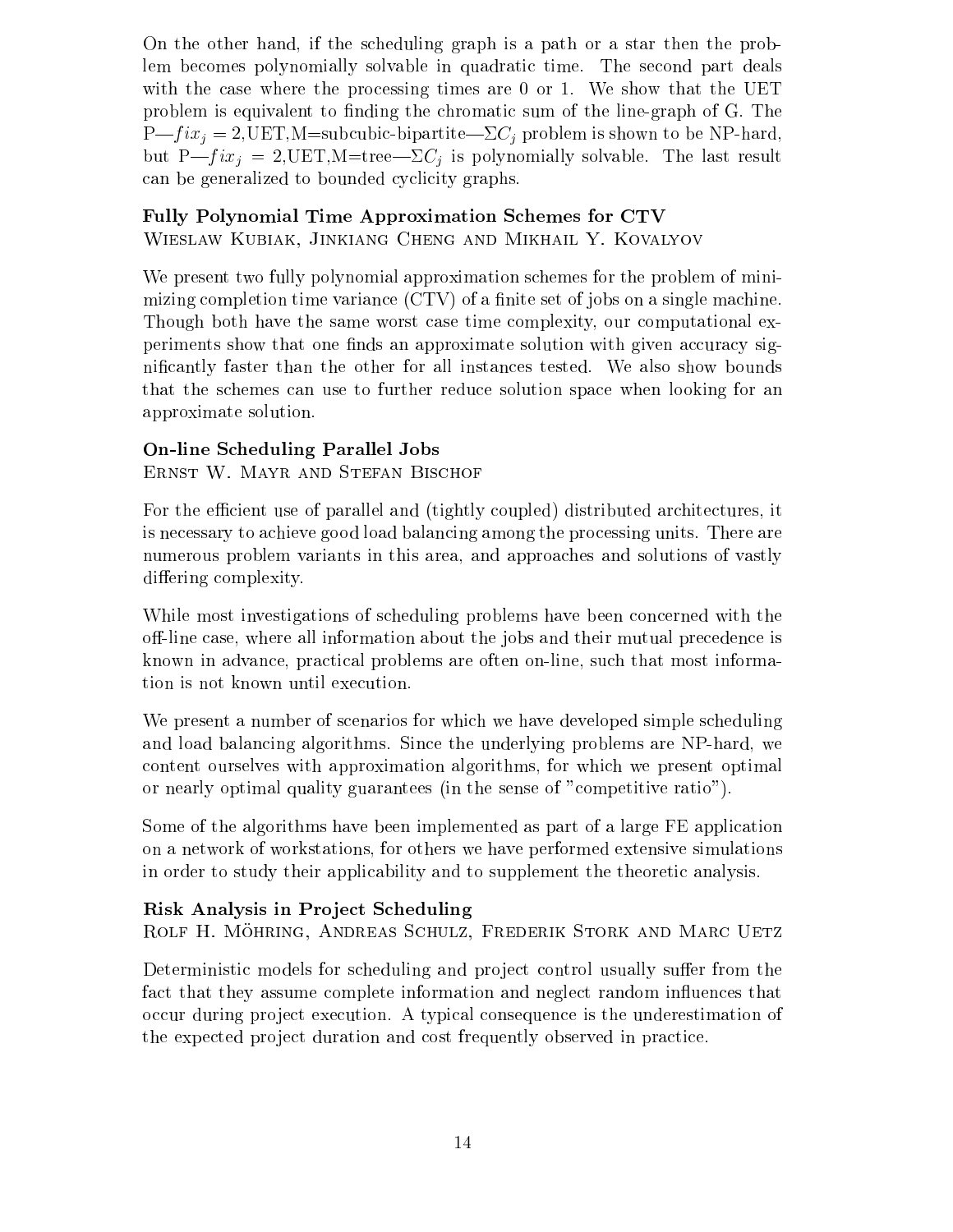The area of *stochastic scheduling* provides theory and methods to cope with these phenomena. I survey recent developments for problems where processing times are random but precedence and resource constraints are fixed. In this case, scheduling is done by a dynamic process of decisions (a  $policy$ ) which are based on the observed past and the a priori knowledge of the distribution of processing

Two important topics are a new classof scheduling policies with good algorithmic properties and an analysis of the approximation behavior of simple priority policies in machine scheduling.

## Net Present Value Pro ject Scheduling - Basic Concepts and Schedule Generation Scheme

Klaus Neumann

The paper deals with the problem of maximizing the net present value of a project subject to temporal constraints (given by minimum and maximum time lags between project activities) and resource constraints. The objective function of that problem is nonregular and not concave. The feasible region is generally disconnected and represents the union of nitely many polytopes, whereas the feasible region of the corresponding problem without resource constraints is a polytope. Different kinds of feasible schedules are introduced: so-called stable schedules correspond to extreme points, and pseudostable schedules correspond to local extreme points of the feasible region of the resource-constrained problem. There is always an optimal schedule to the latter problem which is pseudostable.

A very efficient steepest ascent algorithm for the problem without resource constraints is presented which, in each iteration, moves from a vertex of the feasible region to a different (not necessarily adjacent) vertex. For the problem with resource constraints, a schedule generation scheme is proposed which isbased upon resolving resource con
icts by successively introducing additional temporal constraints in an appropriate way.

#### Branch and Propagate for Project Scheduling

Erwin Pesch, Ulrich Dorndorf and Toan Phan Huy

The resource-constrained project scheduling problem with generalized precedence constraints is a very general scheduling model with applications in areas such as make-to-order production planning. We describe a time-oriented branch-andbound algorithm for the problem that uses constraint-propagation techniques which actively exploit the temporal and resource constraints of the problem in order to reduce the search space. Extensive computational experiments with systematically generated test problems show that the algorithm solves more problems to optimality and feasibility and performs better than other exact solution procedures which have recently been proposed, and that the truncated version of the algorithm is also a very good heuristic.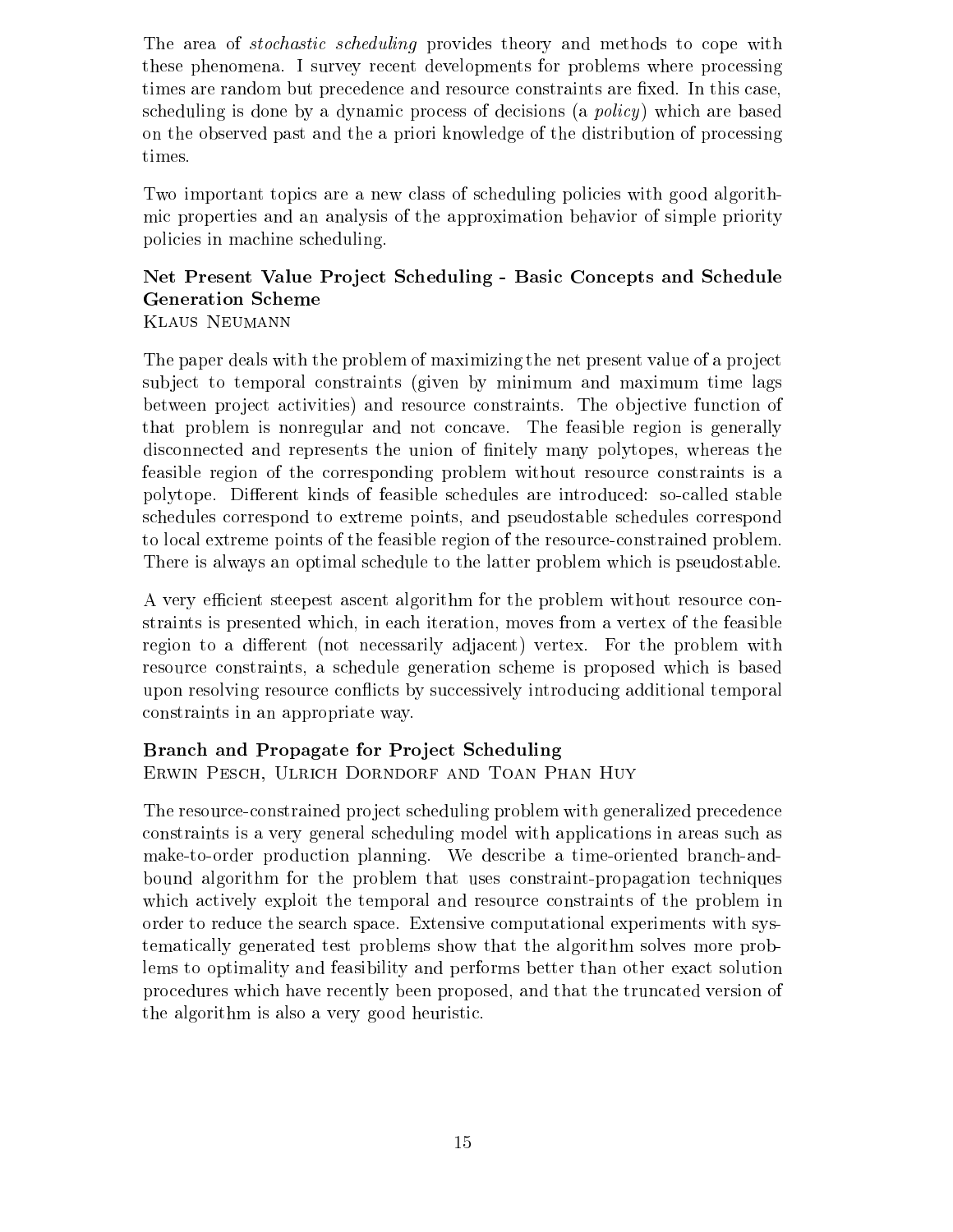#### Scheduling with Duplication and Large Communication Delays Christophe Rapine

We consider the problem of scheduling an application depicted by a directed acyclic graph in presence of communication delays. Performances of scheduling algorithms mainly depend on the granularity ratio  $\rho$  between communication and computation. On an unbounded number of processors, duplication of the tasks allows to get efficient approximation algorithms with guarantee independent of  $\rho$ . We show how list scheduling algorithm technics can reduce a schedule of guarantee  $\lambda$  on an unbounded number of processors to a schedule of guarantee  $\mathcal{O}(\lambda\sqrt{\rho})$  on any fixed number of processors, using duplication. The algorithm results from a compromise between the earliest execution date of the tasks and the amount of duplication needed to get it, and provides the up-to-now best worst case guarantee on the problem. The question to know if this general scheduling problem with communication is approximable within a constant (i.e. independent of  $\rho$ ) remains still open.

#### A Simple PTAS for Minimizing Average Completion Time Clifford Stein

We consider the problem of scheduling n jobs with release dates on  $m$  machines so as to minimize their average weighted completion time. We present the first known polynomial time approximation schemes for several variants of this problem. Our results include PTASs for the case of identical parallel machines and a constant number of unrelated machines with and without preemption allowed. Our schemes are efficient: for all variants the running time for a  $(1 + \epsilon)$  approximation is of the form  $f(1/\epsilon, m)poly(n)$ . In this talk we focus on the one machine case, unweighted case, and give a particularly simple algorithm.

#### Scheduling with AND/OR Precedence Constraints

FREDERIK STORK, ROLF H. MÖHRING AND MARTIN SKUTELLA

A natural generalization of ordinary precedence constraints are so-called AND/OR precedence constraints. In an AND constraint, a job must wait for all its predecessors while in an OR constraint, a job has to wait *for at least one* of its predecessors. We provide a linear-time algorithm for deducing additional AND/OR precedence constraints that are implied by the given ones. We show that this algorithm can also be used to verify feasibility of the given constraints. Besides their theoretical value, these results have signicant impact in practical applications such as scheduling and assembly sequencing; we show how to use our algorithm to improve solution procedures for resource-constrained pro ject scheduling problems. We finally discuss the issue of computing earliest job starting times and a gametheoretic interpretation thereof.

#### Scheduling Malleable Tasks

Denis R. Trystram, Renaud Lepere, Gregory Mounie and Christophe **RAPINE** 

This story started a few years ago in a similar place. The friendship meeting of a quiet and peaceful atmosphere created good conditions for imaging a new way for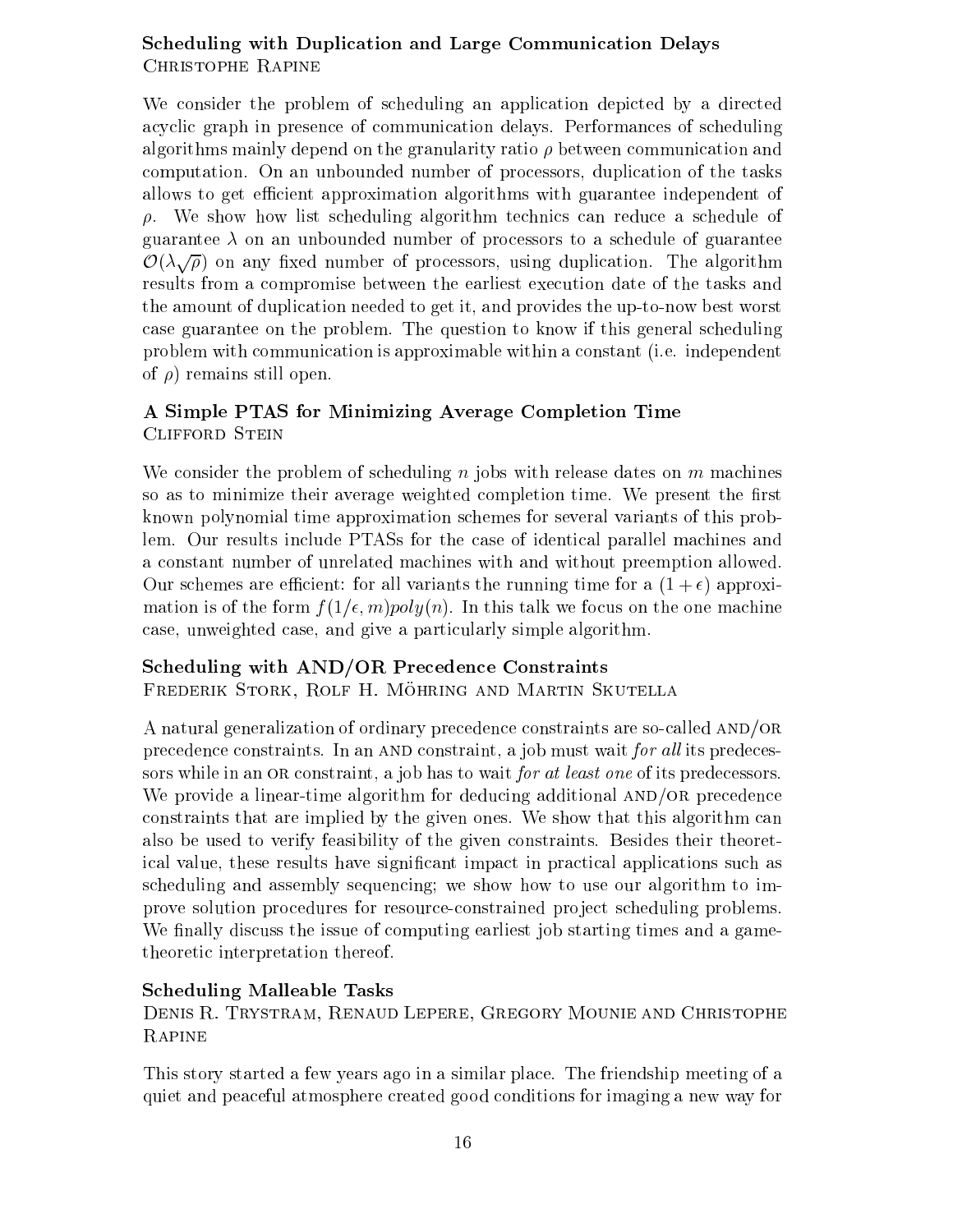looking at some scheduling problems in the field of parallel processing. We know since a long time that it is necessary to take into account the impact of communication delays. Most of the models used until that time lead to hard problems because essentially the communications are taken into account explicitly, even for the simplest idealized models. Moreover, due to several reasons as the determination of the good granularity, the tasks of the application contain themselves some parallelism. The combination of both considerations leads to the concept of Malleable tasks (which are computational units that can be executed in parallel) where the communications are handled implicitly using a global penalty factor.

The goal of this talk was first to present the model and then, discuss some scheduling results on Malleable Tasks. These theoretical results were applied for solving an actual code in oceanography (simulation of the circulation in the Atlantic ocean).

## Resource-Constrained Project Scheduling: From a Lagrangian Relaxation to Competitive Solutions

MARC UETZ AND FREDERIK STORK

List scheduling belongs to the classical and widely used algorithms for complex scheduling problems, but folklore priority lists usually do not capture much of the problem structure, thus resulting in poor performance. We use a Lagrangian relaxation for resource-constrained project scheduling, primarily designed to compute lower bounds on the optimum objective value, to obtain more appropriate priority lists. The Lagrangian relaxation can be efficiently solved as a minimum cut problem, and in each iteration of a (standard) subgradient optimization, we thus obtain resource-infeasible schedules. Priority lists are then obtained by an ordering according to so-called alpha-completion times of jobs.

Our computational results show that the schedules thus obtained improve considerably upon those obtained by folklore priority lists, and the procedure even compares to state-of-the-art local search algorithms. Perhaps more important, since lower bounds and feasible solutions are computed at the same time, the gap between lower and upper bounds can be drastically reduced within very reasonable time.

## Recent Results in Discrete-Continuous Scheduling

JAN WEGLARZ AND JOANNA JÓZEFOWSKA

We consider a project scheduling problem in which nonpreemptive activities simultaneously require for their processing <sup>m</sup> discrete, renewable resources and one renewable continuous resource. Resource requirements concerning discrete resources are fixed, whereas the continuous resource can be allotted arbitrarily from the interval  $(0,1]$ . Processing speed of activity i is given by the formula:

$$
\dot{x}(t) = f_i[u_i(t)], x_i(0) = 0, x_i(C_i) = \tilde{x}_i
$$
\n(1)

where  $u_i(t)$  is the continuous resource amount allotted to i at t,  $f_i$  is continuous and concave,  $f_i(0) = 0$ ,  $C_i$  is (unknown in advance) completion time of i,  $\tilde{x}_i$  is known,  $x_i(t)$  is the state of i at time t.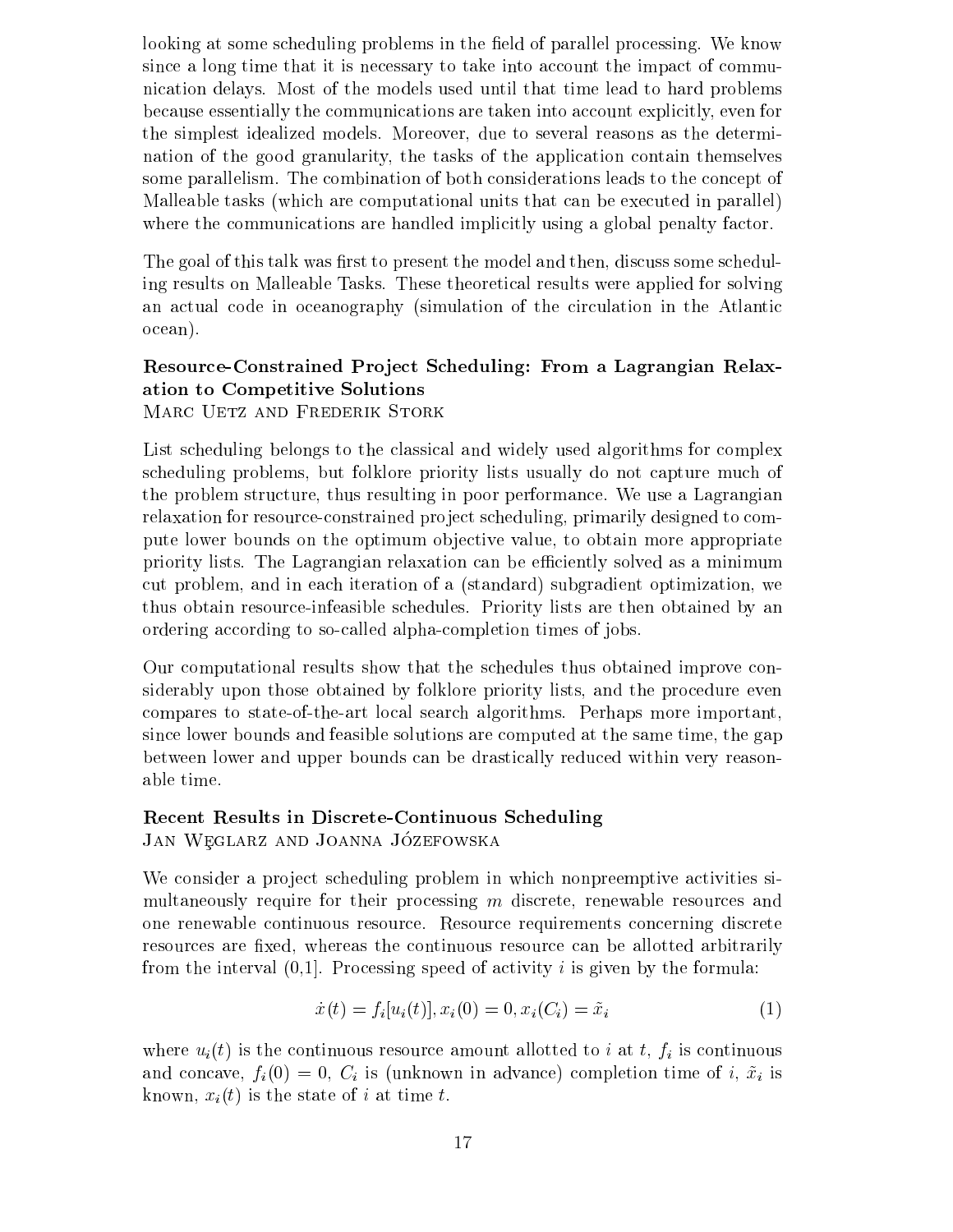The criterion is the project duration. We show the transformation of the above problem to the Multimode Resource-Constrained Pro ject Scheduling Problem (for discretized continuous resource allocations) and the results of the computational experiment with SA for different numbers of the continuous resource allotments (i.e. processing modes of activities).

#### Scheduling with Non-Regular Criteria Frank Werner

In this talk we consider two-machine flow shop scheduling problems with a common due date and the objective to minimize the total penalty for arbitrary jobspecific penalty functions depending on the deviation of the completion time from the due date. After summarizing some properties for single and parallel machine problems of this type, we give some properties of the two-machine flow shop problem. We present an enumerative algorithm for such problems and report on results with different asymmetric job-independent penalty functions. The algorithm is able to solve problems with up to 20 jobs quite satisfactorily.

#### Importance of Human Resources in Scheduling Problems Marino Widmer

In this talk, two case studies dealing with human resource management are presented.

The first case study concerns the planning of an exam session. It is shown that it is possible to use layout techniques for solving this kind of timetabling problems. A heuristic method, including Lemonias algorithm and Hamming distances, taking into account the fact that a student has to pass no more than one exam per day, is presented.

The second case study deals with the minimization of the number of operators working on a rythmed flow line, in which each job stays at each workstation during 2 days, independently of its processing time. The ILP formulation of this problem is presented and a heuristic method, based on tabu search technique, is proposed.

### Net Present Value Pro ject Scheduling - Branch-and-Bound and Tabu-Search-Methods

JÜRGEN ZIMMERMANN

We present a branch-and-bound-procedure for the resource-constrained net present value problem with general temporal constraints based on the concept of minimal delaying alternatives. Each enumeration node represents a resource-unconstrained net present value problem, which is solved by means of a dual method. Starting with the solution of the corresponding father-node represented by a spanning tree additional precedence constraints, which resolves current resource con
icts, are added to the spanning tree shifting appropriate subtrees. To improve generated feasible solutions, we eliminate superfluous precedence constraints added in course of the procedure, since there is always an optimal solution to the resourceconstrained net present value problem which is pseudostable.